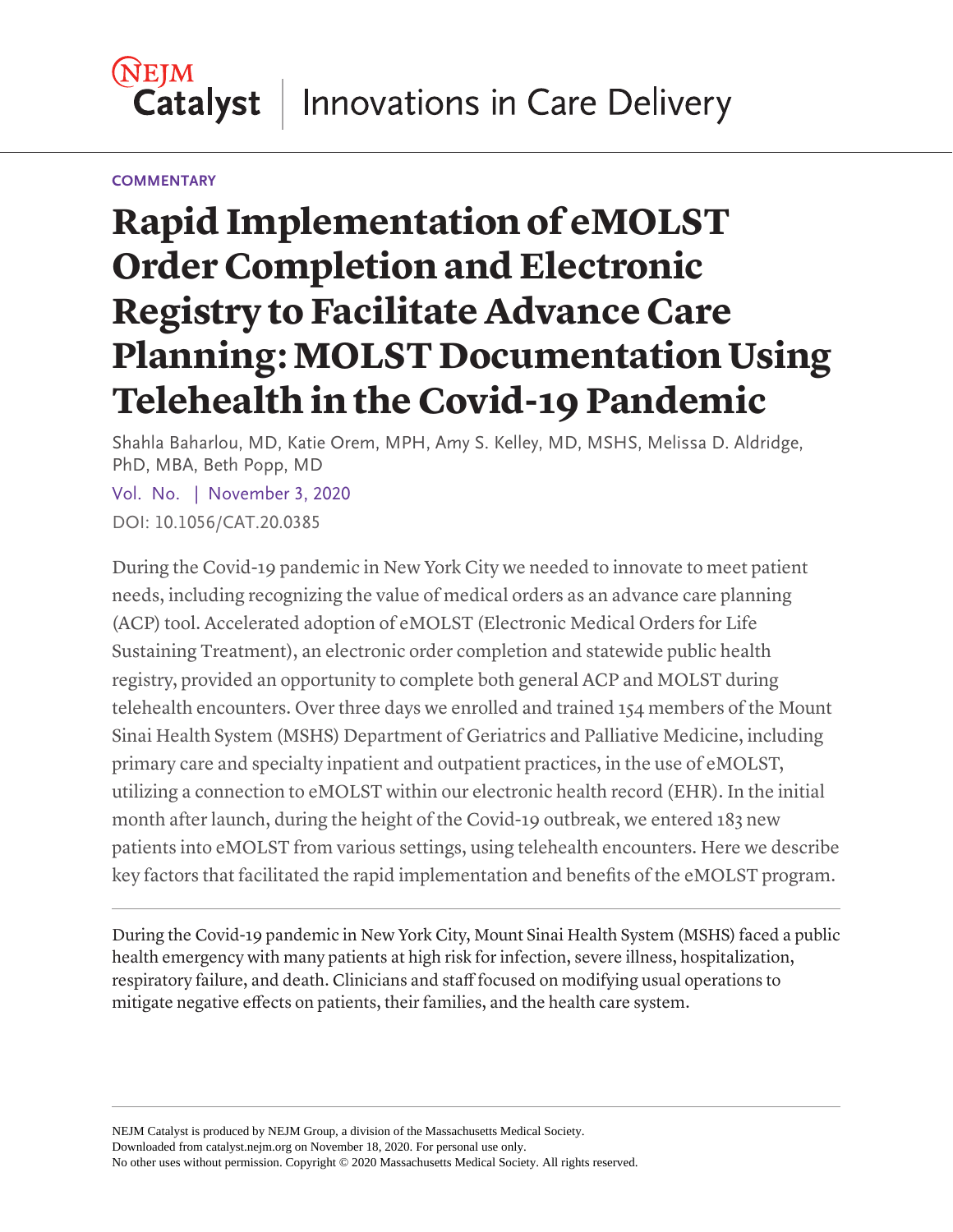**Table 1. Differences between MOLST/POLST and Advance Directives**

|                                                                            | <b>MOLST or POLST</b>                                  | <b>Advance Directives</b>      |  |
|----------------------------------------------------------------------------|--------------------------------------------------------|--------------------------------|--|
| Type of Document                                                           | Medical order                                          | Legal document                 |  |
| Appropriate patients                                                       | Seriously ill or frail people                          | All adults                     |  |
| Who completes the form?                                                    | Qualified health care professionals                    | Patients                       |  |
| Timeframe                                                                  | Current care                                           | Future care                    |  |
| Can this document appoint another medical<br>decision maker?               | No                                                     | Yes                            |  |
| Role of other medical decision makers                                      | Can engage in discussions if patient<br>lacks capacity | Cannot complete                |  |
| Portability                                                                | Health care professionals are respon-<br>sible         | Patient/family are responsible |  |
| Periodic review                                                            | Clinicians are responsible                             | Patients are responsible       |  |
| Can medical professionals and emergency<br>personnel follow this document? | Yes                                                    | No                             |  |

Source: Adapted from MOLST.org and the Office of the National Coordinator for Health Information Technolog[y1](#page-9-0), [4](#page-9-3)

One challenge of caring for Covid-19 patients is that they often rapidly deteriorate. Decisions about ventilator use may be needed within hours, sometimes minutes, of presentation. Most adults lack accessible advance directives or documented goals for care discussions. Even for those with advance care plans, infection with SARS-CoV2 represents a new and unexpected complication providing an impetus to revisit care decisions, including life-sustaining treatment preferences. Infection control measures required that patients enter the emergency department (ED) without family present, complicating the problem of making high-stakes decisions quickly.

<span id="page-1-0"></span>MOLST (Medical Orders for Life Sustaining Treatment) is a tool created in New York State in 2003 and authorized for statewide use in all settings in 2008. eMOLST was launched as a statewide public health service for electronic completion of these conversations and registry of these forms in late 2011.<sup>1</sup> Considering these unique circumstances, the value of MOLST for seriously ill or frail patients was obvious. MOLST (known by other names in different states, the most common being POLST)<sup>2</sup> are medical orders based on the patient's current health status, prognosis and goals.<sup>[3](#page-9-2)</sup> Medical orders, as opposed to advance directives, are authored by specific clinicians, only offered to appropriate patients, are frequently updated and are actionable in emergencies. (See Table 1)

<span id="page-1-2"></span><span id="page-1-1"></span>Both MOLST and advance directives are types of advance care planning documents, but only MOLST is actionable in all care settings and in emergencies. Advance directives can only be authored by the patient when they have capacity to do so. MOLST orders are completed by healthcare professionals in conjunction with a patient who has capacity, or a health care agent or surrogate when the patient lacks capacity.<sup>4</sup> To date, New York is unique in offering eMOLST, a statewide electronic form completion and documentation system integrated into a public health registry; other states have similar systems, but don't have an entirely electronic process like New York or only capture orders and not all aspects of patients' goals, or legal and ethical requirements.<sup>[5](#page-9-4)</sup> eMOLST helps to simplify complex discussions by encouraging teams to collaborate and document conversations together -- incorporating skills and expertise of all staff under their scope of practice.[6](#page-9-5)

<span id="page-1-4"></span><span id="page-1-3"></span>eMOLST, a web-based system, guides a standardized approach to end-of-life conversations using embedded logic and workflows based on the patient's characteristics, designated medical decisionmaker (which varies by state), and care setting (community, nursing home, hospital or hospice). It

NEJM CATALYST INNOVATIONS IN CARE DELIVERY **2** 2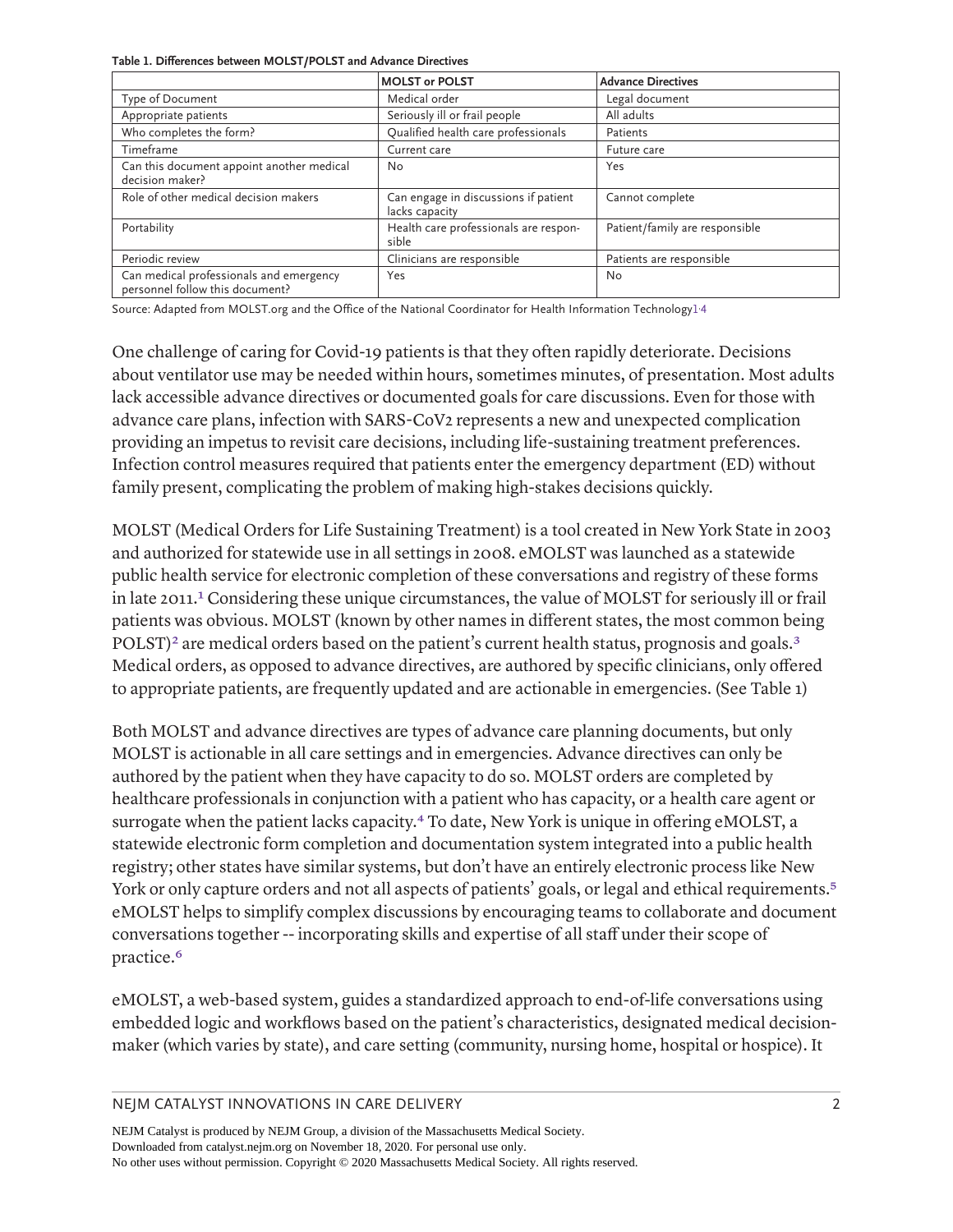ensures documentation is consistent, legal, and universally available at NYSeMOLSTregistry.com (see Figure 1).

**FIGURE 1**

# **Pathways for eMOLST Use**



Copyright © Katie Orem, Excellus Blue Cross Blue Shield. Used with permission.

MSHS is New York City's largest academic medical system, encompassing eight hospitals, a medical school, a graduate school, and a large network of practices throughout downstate New York. Prior to the Covid-19 crisis, MSHS had embarked on integrating eMOLST into our health system workflow as a quality improvement project. MSHS's decision to use eMOLST pre-Covid-19 was driven by the advantages of standardizing documentation about end-of-life discussions and removing barriers to accessing these orders across care transitions. When Covid-19 struck, MSHS was launching an eMOLST pilot with the Oncology Department. The magnitude of the pandemic created an "all hands on deck" situation, in which every person needed to use their skills, clinical or administrative, in every way possible, to ameliorate the negative effects of the crisis and ensure quality, patient-centered care. We recognized the urgent need to rapidly expand use of eMOLST beyond Oncology as it was critical to understand the goals and preferences of every seriously ill and frail patient in the face of the Covid-19 public health emergency. These patients tend to decline very quickly if infected with Covid-19, and we needed to be able to honor their wishes, as well as to make that information available electronically across care settings.

#### NEJM CATALYST INNOVATIONS IN CARE DELIVERY **3** 3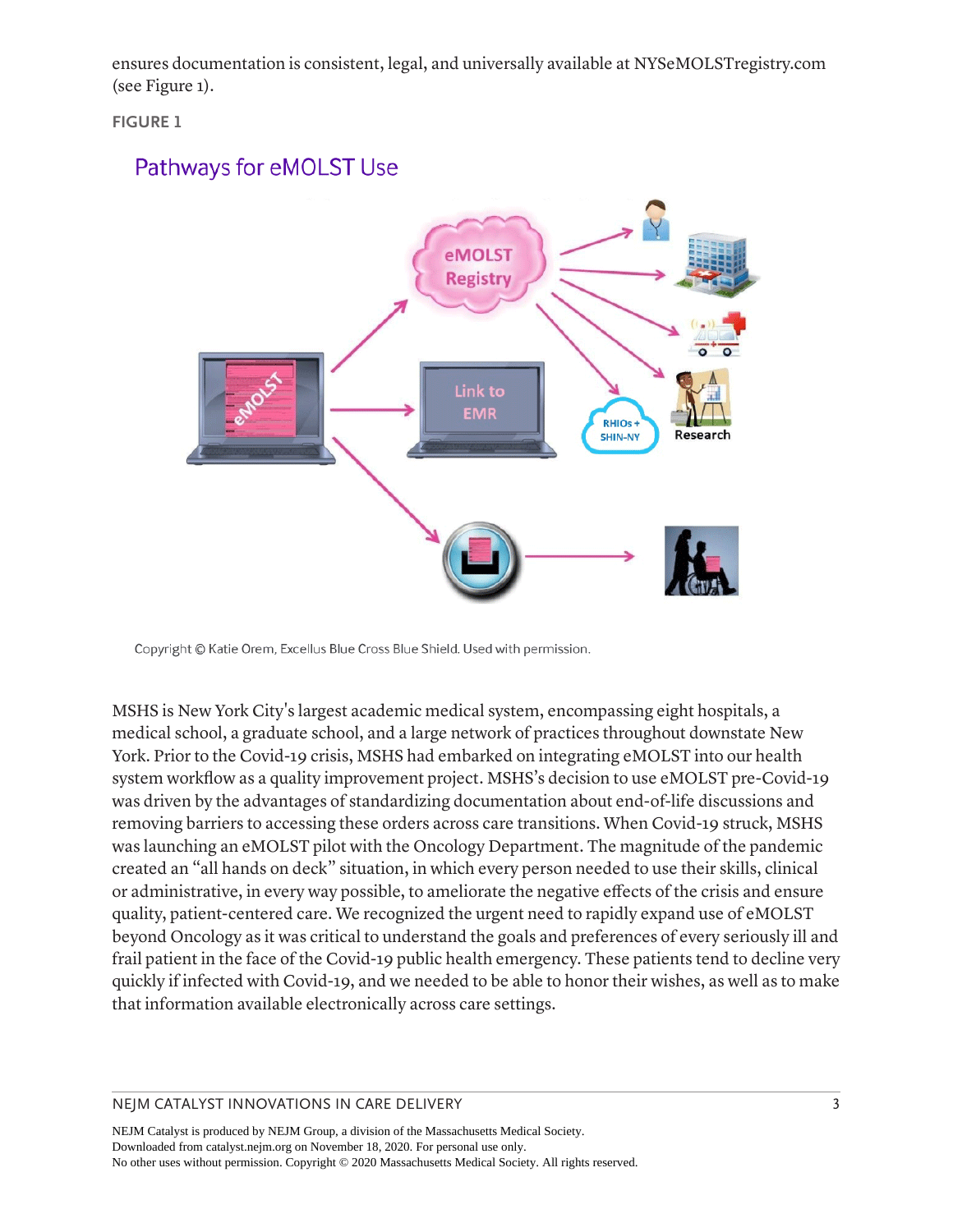We describe how the Department of Geriatrics and Palliative Medicine, including inpatient, specialty ambulatory, and primary care services, implemented eMOLST in just a few days during the Covid-19 crisis.

# **Program Description**

MSHS accelerated a planned implementation of telehealth capacity, enabling patients to receive essential care without risking Covid-19 exposure. At the same time, we recognized the need to review ACP and offer MOLST to our Geriatrics and Palliative Care patients, including patients seen on a consultative basis in MSHS EDs and ICUs, almost all of whom are at high risk of complications if infected with Covid-19. Offering discussions to these patient via telehealth would support the EDs and ICUs by leveraging our core skill sets, trust, and longitudinal relationships with these patients.

Although workflow has increasingly moved to electronic systems, we found that ACP via telehealth created challenges in completing paper documents. eMOLST provided a solution but wasn't initially accessible at MSHS beyond the pilot Oncology group. Although eMOLST has been used by many health systems across NYS for several years, it is a voluntary system and wasn't being used system-wide at MSHS until 2020. Within NYC and NYS other health systems, nursing homes, hospice and home care agencies had already been using eMOLST for several years prior to the pandemic. NYS eMOLST leaders realized the importance of ACP in this emergency and they connected with MSHS leadership to discuss accelerated access for the EDs and ICUs to retrieve existing eMOLST orders. Clinicians in ambulatory settings saw the ability to support inpatient colleagues by offering appropriate end-of-life discussions and the Department of Geriatrics & Palliative Medicine requested urgent eMOLST access. With leadership support, we were empowered to accelerate enrollment, develop training, and implement eMOLST using telehealth.

We compiled the necessary information for the staff who needed access, including credentials for EHR connectivity, and sent it to the eMOLST team. Within hours all staff were enrolled, including post-graduate fellows, physicians, nurse practitioners (NPs), nurses, social workers, and administrative staff.

<span id="page-3-0"></span>We created a workflow, assigned tasks, and allowed team members access based on scope of practice. *Form Editors* include physicians, NPs, nurses, and social workers.*Form Signers* include licensed physicians, NPs, and PAs. (As of June, New York State law permits PAs to sign MOLST forms.[\)7](#page-9-6) Administrative staff have*read-only access*, allowing forms to be retrieved for printing, scanning, emailing, or faxing.

We trained staff using Zoom and the session was recorded for later viewing. Two subsequent sessions were held at short intervals, incorporating more complex ACP situations. Project leaders and the eMOLST administrator developed content based on staff requests.

#### NEJM CATALYST INNOVATIONS IN CARE DELIVERY 4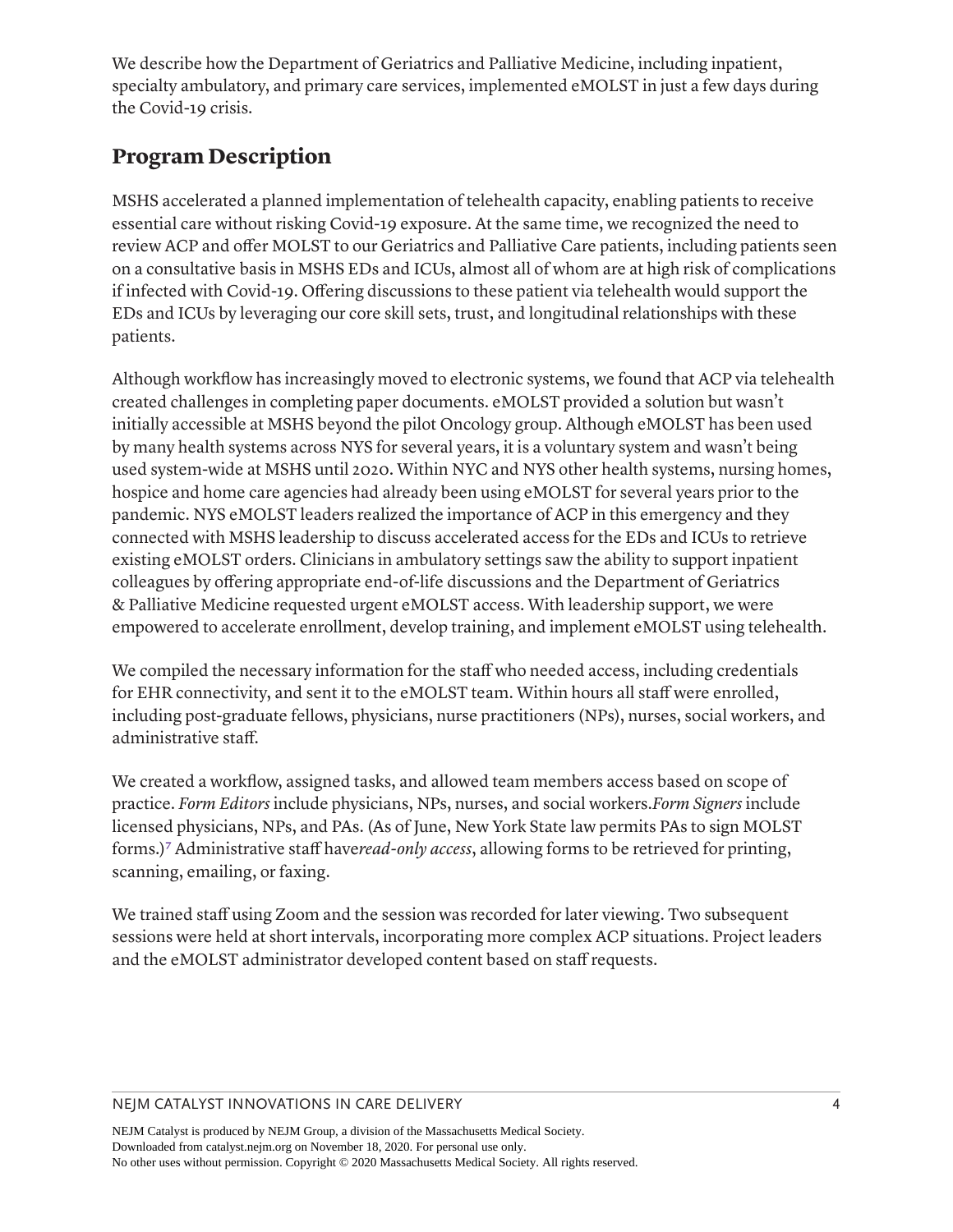### **Results**

Staff were highly engaged. Forty physicians and NPs authorized eMOLST orders for 183 new patients during April 2020. 99% were completed via telehealth regardless of the patient's care setting; the majority were completed in "outpatient" visits highlighting the value of upstream completion prior to patients seeking emergency care in hospital settings (Figure 2).

**FIGURE 2**

# **Practice Location When eMOLST Completed**

Virtually all of these visits were completed using telehealth.



Source: Brookdale Department of Geriatrics and Palliative Medicine, Icahn School of Medicine at Mount Sinai, New York NEJM Catalyst (catalyst.nejm.org) © Massachusetts Medical Society

Despite concern that end-of-life discussions using telehealth might not be well-received by patients, our early data demonstrate that patients' demographics and core order selection are consistent with what we would expect from face-to-face discussions (Table 2). We recognize these conversations are complex and may span multiple visits; the number of visits per eMOLST completion was not tracked for this project.

# **Discussion**

We found that seven principles were important in framing our successful rapid implementation of this initiative:

#### NEJM CATALYST INNOVATIONS IN CARE DELIVERY 5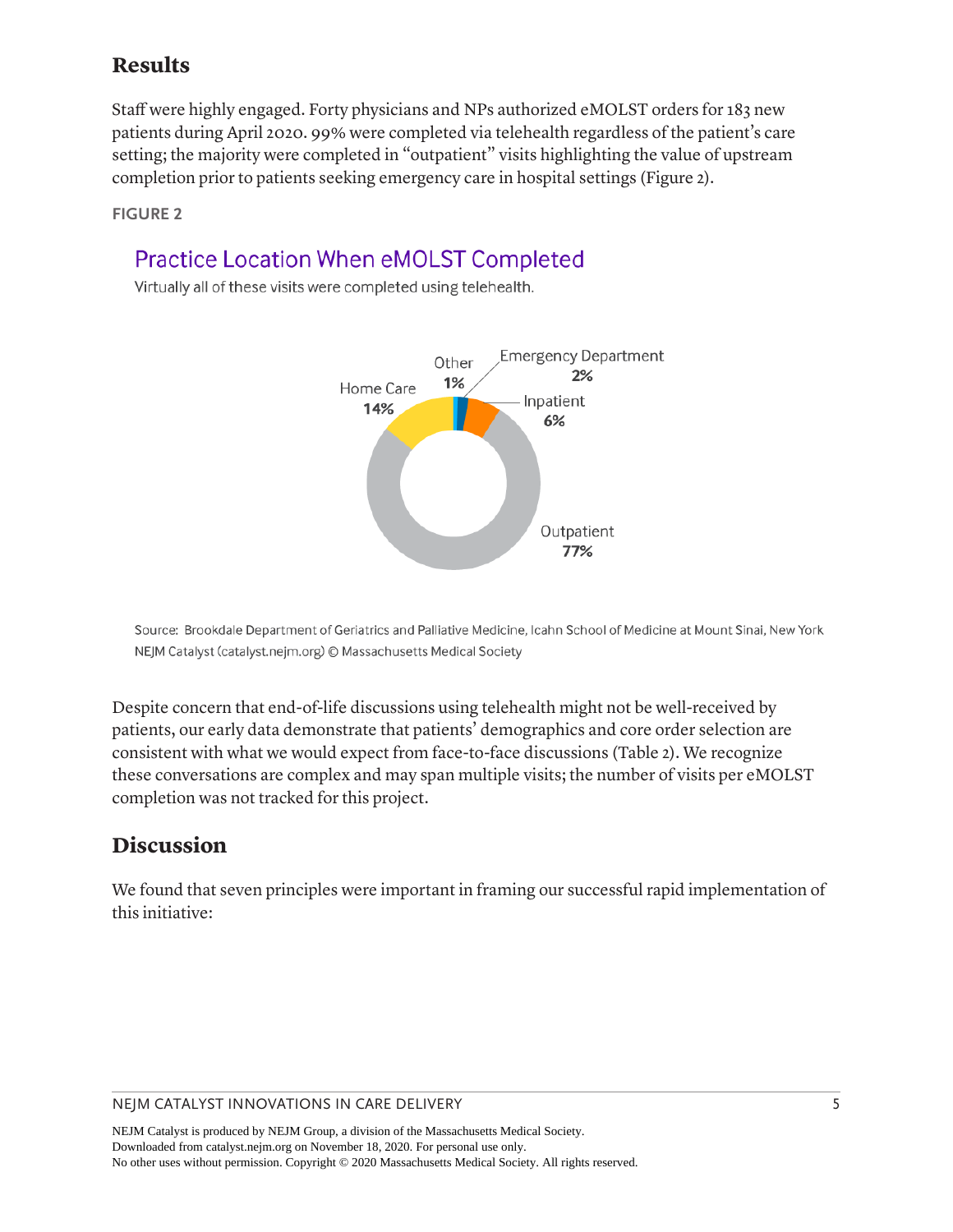| <b>Median Age in Years</b>                 | 86            |            |
|--------------------------------------------|---------------|------------|
|                                            |               |            |
| Gender                                     | <b>Number</b> | Percentage |
| Male                                       | 57            | 31.15%     |
| Female                                     | 126           | 68.85%     |
| Non-Binary                                 | $\Omega$      | 0.00%      |
| <b>Ethnicity</b>                           |               |            |
| Hispanic or Latino                         | 49            | 26.78%     |
| Not Hispanic or Latino                     | 134           | 73.22%     |
| <b>Preferred Language</b>                  |               |            |
|                                            | 138           | 75.41%     |
| English<br>Spanish                         | 34            | 18.58%     |
| Other                                      | 11            |            |
|                                            |               | 6.01%      |
| <b>Decision Maker</b>                      |               |            |
| Patient                                    | 102           | 55.74%     |
| Health Care Agent                          | 57            | 31.15%     |
| Public Health Law Surrogate <sup>a</sup>   | 21            | 11.48%     |
| 1750-b Surrogateb                          | 3             | 1.64%      |
| <b>Goals for Care</b>                      |               |            |
| Longevity                                  | 9             | 4.92%      |
| Functionality                              | 92            | 50.27%     |
| Comfort                                    | 59            | 32.24%     |
| Other                                      | 23            | 12.57%     |
| <b>Resuscitation Orders</b>                |               |            |
| Attempt CPR                                | 23            | 12.57%     |
| <b>DNR</b>                                 | 160           | 87.43%     |
|                                            |               |            |
| <b>Intubation &amp; Ventilation Orders</b> |               |            |
| Intubation with long-term ventilation if   |               |            |
| needed                                     | 8             | 4.37%      |
| Trial of Intubation and/or NIPPV           | 47            | 25.68%     |
| Do Not Intubate                            | 124           | 67.76%     |
| Trials of Intubation and/or NIPPV          |               |            |
| Trial of Intubation and/or NIPPV           | 27            | 14.75%     |
| Trial of NIPPV Only                        | 19            | 10.38%     |
| Trial of Intubation Only (no NIPPV)        | 1             | 0.55%      |

a Public Health Law Surrogate is used when the patient has not designated a Health Care Agent and lacks capacity to complete a Health Care Proxy. The Surrogate list is in order of priority and comes from New York State's Family Health Care Decisions Act.

b 1750-b Surrogate is used when the patient has intellectual/developmental disabilities, has not designated a Health Care Agent and lacks capacity to complete a Health Care Proxy. The 1750-b Surrogate list is in order of priority and comes from New York State's Surrogate's Court Procedure Act §1750-b.

Source: Brookdale Department of Geriatrics and Palliative Medicine, Icahn School of Medicine at Mount Sinai, New York

*If we did not act, many patients at highest risk for the worst outcomes of Covid-19 would arrive in the ED with no relevant information available about their wishes and be at risk for goal-discordant care.*

NEJM CATALYST INNOVATIONS IN CARE DELIVERY 6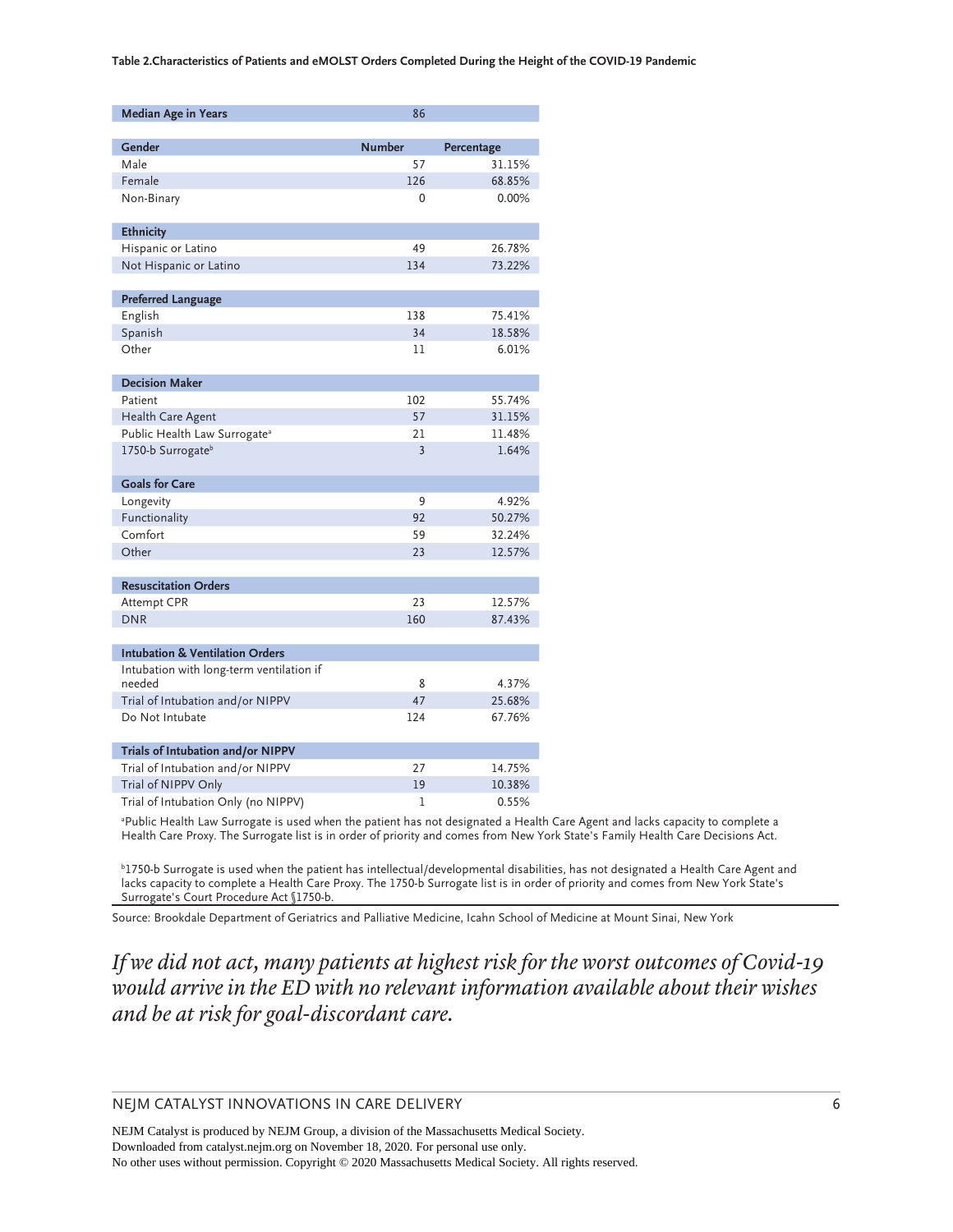<span id="page-6-0"></span>Advance directives, such as health care proxies and living wills, are rarely available and are insufficient for seriously ill and frail patients.<sup>8</sup> Inpatient colleagues observed that health care proxies often weren't completed or couldn't be accessed. Patients' living wills are not actionable and were typically not clinically relevant. Every MSHS hospital reported challenges with identifying the legal health care agent or surrogate for patients without capacity. This issue was amplified by visitor prohibitions, making it difficult to understand family relationships and contact the correct decision-maker. The structured eMOLST process includes information from NYS law to identify the health care agent or appropriate surrogate and captures this information in a way that is easily retrievable.[9](#page-9-8)

<span id="page-6-1"></span> $\alpha$ 

*Advance directives, such as health care proxies and living wills, are rarely available and are insufficient for seriously ill and frail patients."*

### *Understanding the value of medical orders in ACP made eMOLST the best tool to solve this problem.*

<span id="page-6-2"></span>Members of our department recognized the value of actionable medical orders on a MOLST in the Covid-19 crisis because MOLST explicitly addresses resuscitation, intubation, ventilation and hospitalization in relation to the patient's current health status, prognosis and goals.<sup>10</sup> Ensuring that seriously ill patients with treatment preferences have a MOLST is always beneficial, but this crisis highlighted the need for electronic documentation and instant access across care settings. eMOLST adds value in capturing all aspects of the discussion, including legal and ethical requirements. Verbal consent and witnessing along with electronic signature ensured orders were instantly accessible. Forms were emailed to patients for urgent access and a printed copy followed via mail.

### *Crises demand rapid system evolution, collaboration, and leadership***:***don't let the perfect be the enemy of the good.*

<span id="page-6-3"></span>Change is often slow, especially in large health systems. With empowerment from departmental and MSHS leadership, we were able to implement a rapid practice change, integrate it in the EHR, operationalize a new workflow and facilitate teamwork among staff who were otherwise often working in silos. Our department served as "beta testers" for the eMOLST-EHR integration. We gave feedback to the EHR team and developed interim solutions until technical issues were optimally resolved. Our experience has encouraged us to think differently about organizational barriers to change; they need not slow the process as much as common wisdom often suggests. Our rapid eMOLST implementation was one of many innovative responses to the crisis.<sup>[11](#page-9-10)</sup>

#### NEJM CATALYST INNOVATIONS IN CARE DELIVERY **7** 7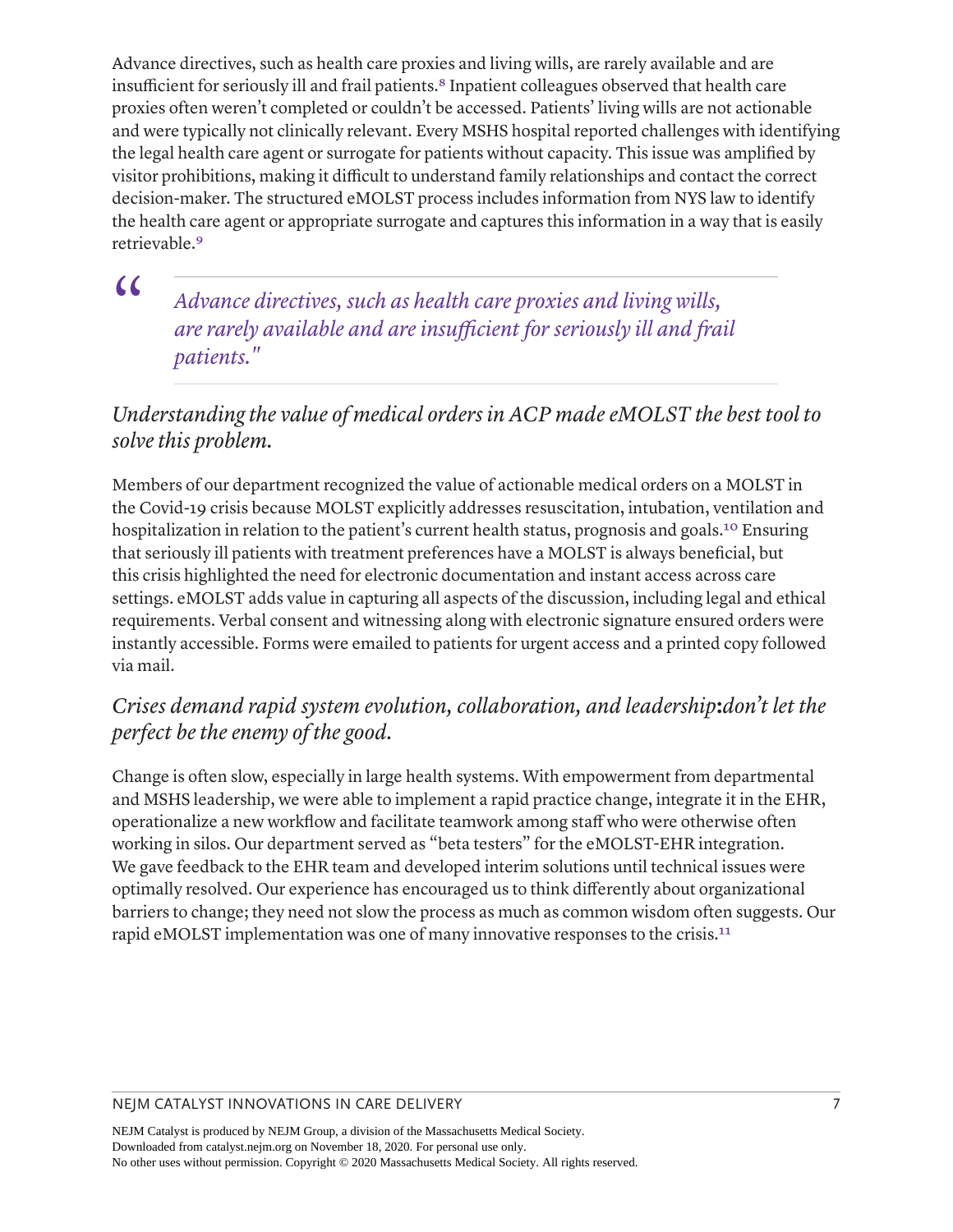### *Interdisciplinary team engagement is needed when a crisis requires "all hands on deck."*

<span id="page-7-0"></span>Skillful and efficient ACP discussions often involve an interdisciplinary team (IDT).<sup>12</sup> Nurses and social workers can explain eMOLST, prepare patients for discussions, articulate values and document goals for care. Physicians and NPs continue the discussion, provide advice about treatments' benefits and burdens, and write orders based on the patient's goals. Recognizing this, we mobilized our IDT and created a workflow to maximize quality and efficiency of ACP discussion and eMOLST completion. In states where electronic form completion isn't available, health systems can integrate IDT members into ACP and document in a structured fashion to ensure consistency. At MSHS, eMOLST provided an effective way to integrate the maximum number of team members into the ACP process, allowing everyone to practice at the top of their license.

### *Use bite-sized training and education and make experts available in a time of crisis.*

Our clinicians are invested in ACP, skilled in communication, and familiar with paper MOLST, and they were eager to incorporate eMOLST into the EHR. We focused short training sessions on practical eMOLST components rather than general ACP education. eMOLST is intuitive, and few clinicians needed to use the "training site" before using eMOLST with patients. eMOLST also provides a logical workflow for less-experienced clinicians. Recorded sessions allowed for asynchronous learning or review. Additional sessions on advanced topics were based on clinicians' requests. Experts were available via phone and email for "just-in-time" assistance to support clinicians during patient visits, removing a common barrier to implementing workflow changes.

### *Seize the opportunity to change and incorporate telehealth workflow.*

Workflows and regulatory requirements changed rapidly during the public health emergency, requiring clinicians to adapt. The pressure of the evolving crisis resulted in clinicians making multiple practice changes simultaneously. We capitalized on this and integrated new eMOLST workflows into telehealth visits, which are now part of the visit's foundation. Clinicians using telehealth prioritize ACP discussions in the time they would have normally spent doing a detailed physical examination. Education about reimbursement and coding for ACP can further reinforce integration into telehealth workflow.[13](#page-10-1)- [15](#page-10-2)

### <span id="page-7-2"></span><span id="page-7-1"></span>*Patients understand a crisis, are willing to adapt, and are willing to have difficult conversations using telehealth.*

The public's attention to Covid-19 enabled education regarding the rationale for using telehealth; our IDT conveyed the importance of ACP in the Covid-19 era. The urgency of the crisis also provided a natural starting point for these discussions, even for patients who had long been due for end-of-life conversations but had yet had them.

As the surge subsided in our region we demonstrated sustainability of eMOLST use by doubling the number of patients' discussions entered in eMOLST over the following two months. eMOLST is

NEJM CATALYST INNOVATIONS IN CARE DELIVERY 8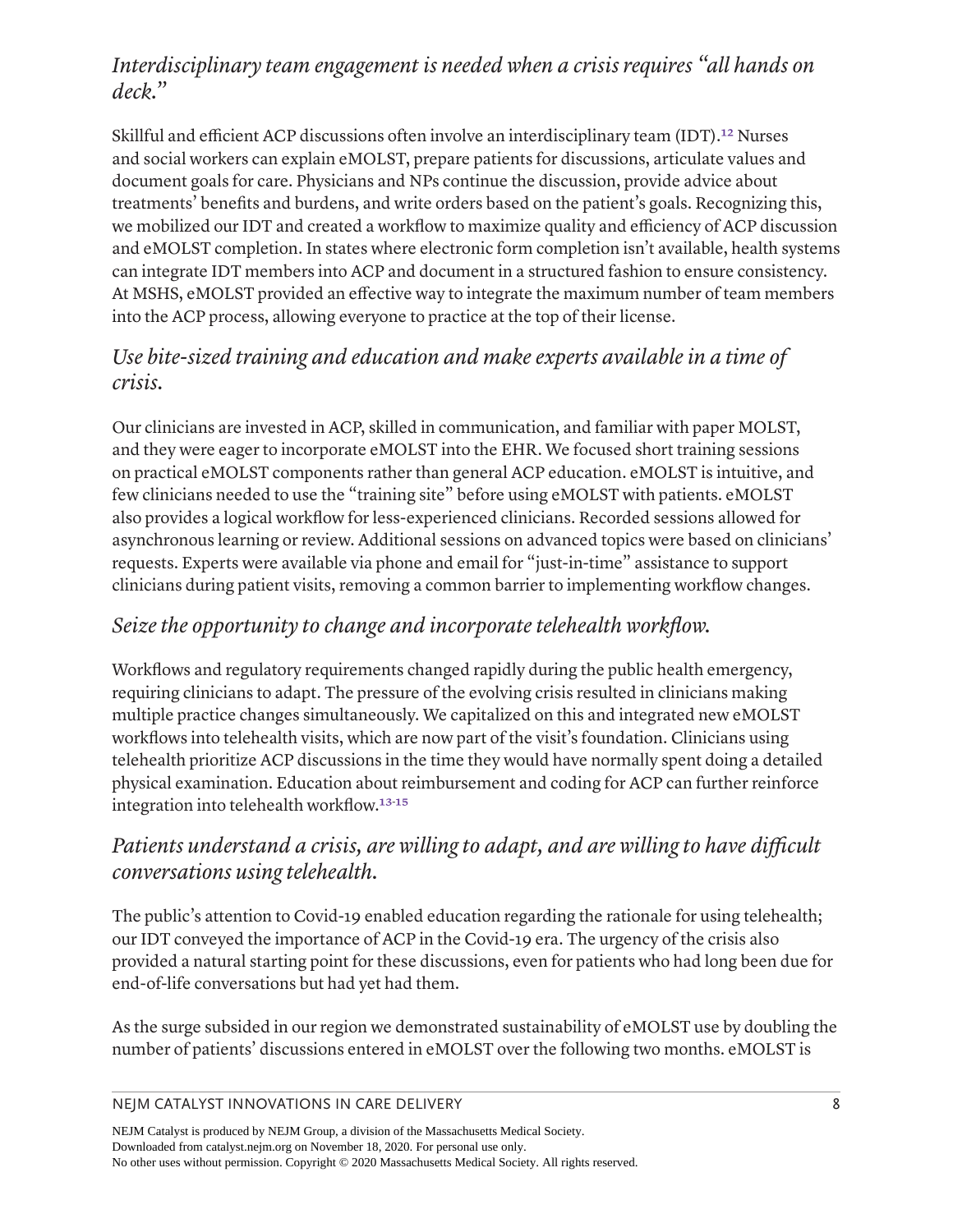<span id="page-8-0"></span>intended to be a permanent practice change that is spreading across various Departments at MSHS today, specifically prioritizing expansion in Oncology, the MICU, ED, and Hospital Medicine. While we haven't yet evaluated the impact of eMOLST orders if/when patients are hospitalized, the value of MOLST in all settings is well-recognized in evidence-based guidelines[.3](#page-9-2) Post-Covid-19 surge, we have developed rich online learning modules, including quizzes, for scalable clinician education in the MSHS education portal.

During this time, Covid-19 has felt pervasive. News about the virus saturates the media and there are few effective treatments. Physical distancing and social isolation are on everyone's minds. Poor outcomes for older and sicker adults are highlighted. Our clinicians found that patients and families are receptive to discussing ACP via telehealth and documenting in eMOLST to ensure they receive goal-concordant care and avoid interventions they don't want.

<span id="page-8-1"></span>We encourage our colleagues to recognize that this crisis creates an opportunity to reframe ACP and document care preferences using eMOLST or similar tools in other states. We recommend also using VitalTalk, which developed innovative talking maps using the pandemic to explore patient and family thoughts about end-of-life care interventions[.16](#page-10-3) Other resources are available from many expert sources. When considering implementation of innovative ACP tools for seriously ill patients, clinicians should screen patients for appropriateness using established criteria.[17](#page-10-4) Adapting workflows to accommodate this changed discussion can be done rapidly with success.

#### <span id="page-8-2"></span>**Shahla Baharlou, MD**

Associate Professor, Brookdale Department of Geriatrics and Palliative Medicine, Icahn School of Medicine at Mount Sinai

#### **Katie Orem, MPH**

Geriatrics & Palliative Care Program Manager; eMOLST Administrator for New York State, Excellus BlueCross BlueShield

#### **Amy S. Kelley, MD, MSHS**

Professor, Brookdale Department of Geriatrics and Palliative Medicine, Icahn School of Medicine at Mount Sinai

#### **Melissa D. Aldridge, PhD, MBA**

Professor, Brookdale Department of Geriatrics and Palliative Medicine, Icahn School of Medicine at Mount Sinai

#### **Beth Popp, MD**

Associate Professor, Brookdale Department of Geriatrics and Palliative Medicine, Icahn School of Medicine at Mount Sinai

# **Acknowledgements**

We want to acknowledge the work done by the Oncology Quality Improvement team led by Dr. Cardinale Smith, Dr. Aarti Bhardwaj, and Mark Liu as they initiated the eMOLST efforts at Mount

NEJM CATALYST INNOVATIONS IN CARE DELIVERY 9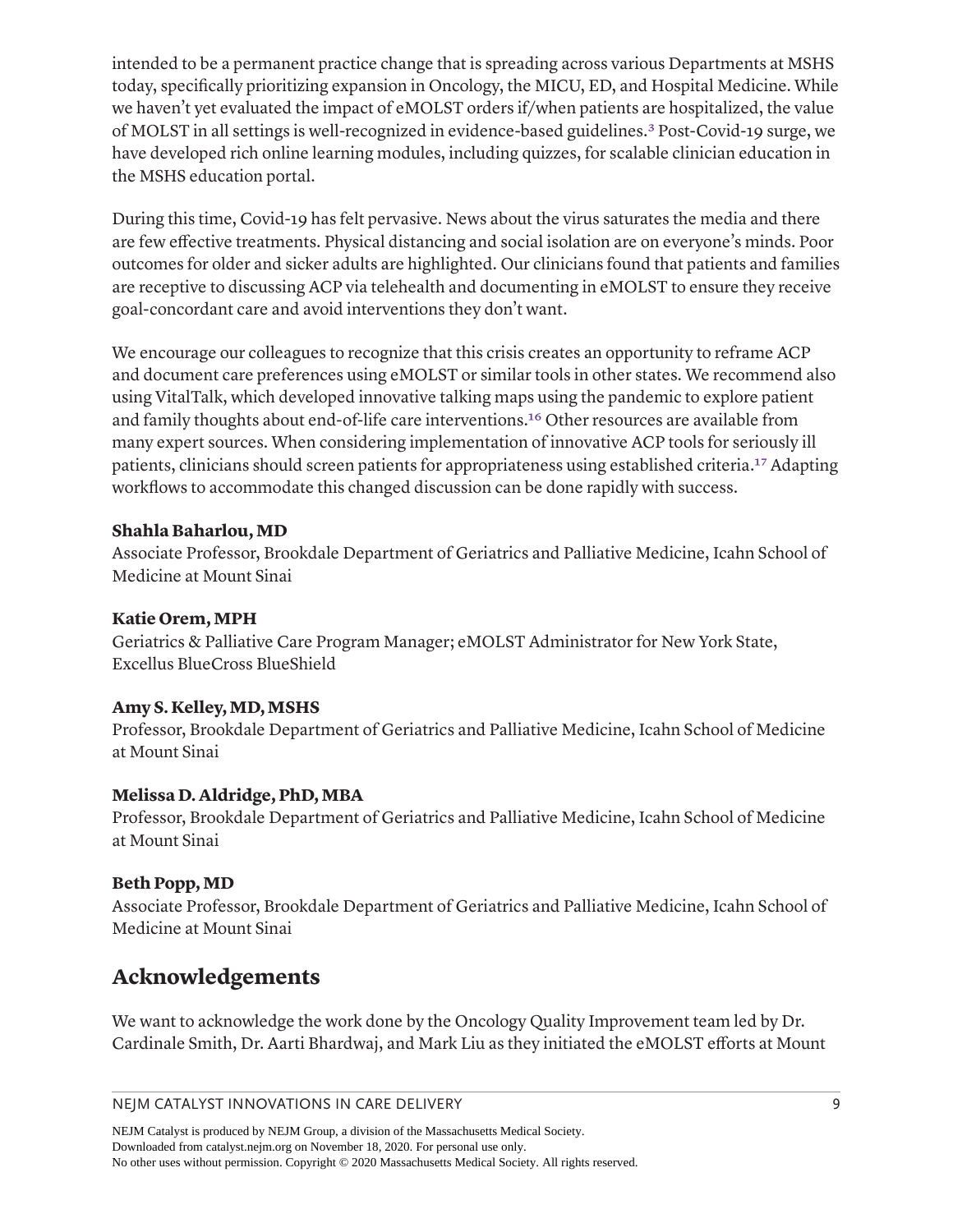Sinai Health System, along with Dr. Patricia Bomba of Excellus BlueCross BlueShield who serves as eMOLST program director and chair, MOLST statewide implementation team. We also wish to acknowledge Anand Ramaswamy, associate director AIG/Interfaces at MSHS and Meg Greco, geriatrics and palliative care coordinator and eMOLST coordinator at Excellus BCBS, for their work to ensure our successful rapid launch.

*Disclosures: Amy Kelley receives funding from NIA K24 AG062785. Melissa Aldridge receives funding from NIA K07 AG0660270. Shahla Baharlou, Beth Popp, and Ms. Orem have no disclosures.*

### **References**

- <span id="page-9-0"></span>[1.](#page-1-0) . <https://molst.org/how-to-complete-a-molst/molst-form/>
- <span id="page-9-1"></span>[2.](#page-1-1) National POLST Paradigm Program Designations. 2020.<https://polst.org/programs-in-your-state/> Accessed: 31 July 2020.
- <span id="page-9-2"></span>[3.](#page-8-0) MOLST.org. Frequently Asked Questions. <https://molst.org/how-to-complete-a-molst/faqs/>
- <span id="page-9-3"></span>[4.](#page-1-2) Office of the National Coordinator for Health Information Technology. Electronic End-of -Life and Physician Orders for Life-Sustaining Treatment (POLST) Documentation Access through Health Information Exchange (HIE). July 2018. Table 1, pp. 5-6. [https://www.healthit.gov/sites/default/files/](https://www.healthit.gov/sites/default/files/topiclanding/2018-07/POLSTRegistryKnowledge.pdf) [topiclanding/2018-07/POLSTRegistryKnowledge.pdfA](https://www.healthit.gov/sites/default/files/topiclanding/2018-07/POLSTRegistryKnowledge.pdf)ccessed 18 September 2020.
- <span id="page-9-4"></span>[5.](#page-1-3) Office of the National Coordinator for Health Information Technology. Electronic End-of-Life and Physician Orders for Life-Sustaining Treatment (POLST) Documentation Access through Health Information Exchange (HIE). July 2018. p. 14 [https://www.healthit.gov/sites/default/files/](https://www.healthit.gov/sites/default/files/topiclanding/2018-07/POLSTRegistryKnowledge.pdf) [topiclanding/2018-07/POLSTRegistryKnowledge.pdf](https://www.healthit.gov/sites/default/files/topiclanding/2018-07/POLSTRegistryKnowledge.pdf). Accessed 18 September 2020.
- <span id="page-9-5"></span>[6.](#page-1-4) National Consensus Project for Quality Palliative Care. Clinical Practice Guidelines for Quality Palliative Care, 4th edition. Richmond, VA: National Coalition for Hospice and Palliative Care; 2018. [https://www.](https://www.nationalcoalitionhpc.org/ncp)  [nationalcoalitionhpc.org/ncp.](https://www.nationalcoalitionhpc.org/ncp)
- <span id="page-9-6"></span>[7.](#page-3-0) MOLST.org. Authority of Physician Assistants as of June 17, 2020. [https://molst.org/ethics-laws/](https://molst.org/ethics-laws/proposed-legislation/authority-of-physician-assistants-under-current-nys-law/) [proposed-legislation/authority-of-physician-assistants-under-current-nys-law/](https://molst.org/ethics-laws/proposed-legislation/authority-of-physician-assistants-under-current-nys-law/)
- <span id="page-9-7"></span>[8.](#page-6-0) Bomba PA, Kemp M, Black JS. POLST: An improvement over traditional advance directives. Cleve Clin J Med. 2012;79(6):457-64
- <span id="page-9-8"></span>[9.](#page-6-1) Bomba PA, Karmel J. Medical, Ethical and Legal Obligations to Honor Individual Preferences Near the End of Life. New York State Bar Assn Health Law Journal. 2015;20(6):28-33
- <span id="page-9-9"></span>[10.](#page-6-2) New York State Department of Health. 2020. Medical Orders for Life-Sustaining Treatment (MOLST). [https://www.health.ny.gov/professionals/patients/patient\\_rights/molst/](https://www.health.ny.gov/professionals/patients/patient_rights/molst/).
- <span id="page-9-10"></span>[11.](#page-6-3) Ankuda C, Woodrell C, Meier D. A Beacon for Dark Times: Palliative Care Support During the Coronavirus Pandemic. NEJM Catalyst.

#### NEJM CATALYST INNOVATIONS IN CARE DELIVERY 10 10 10